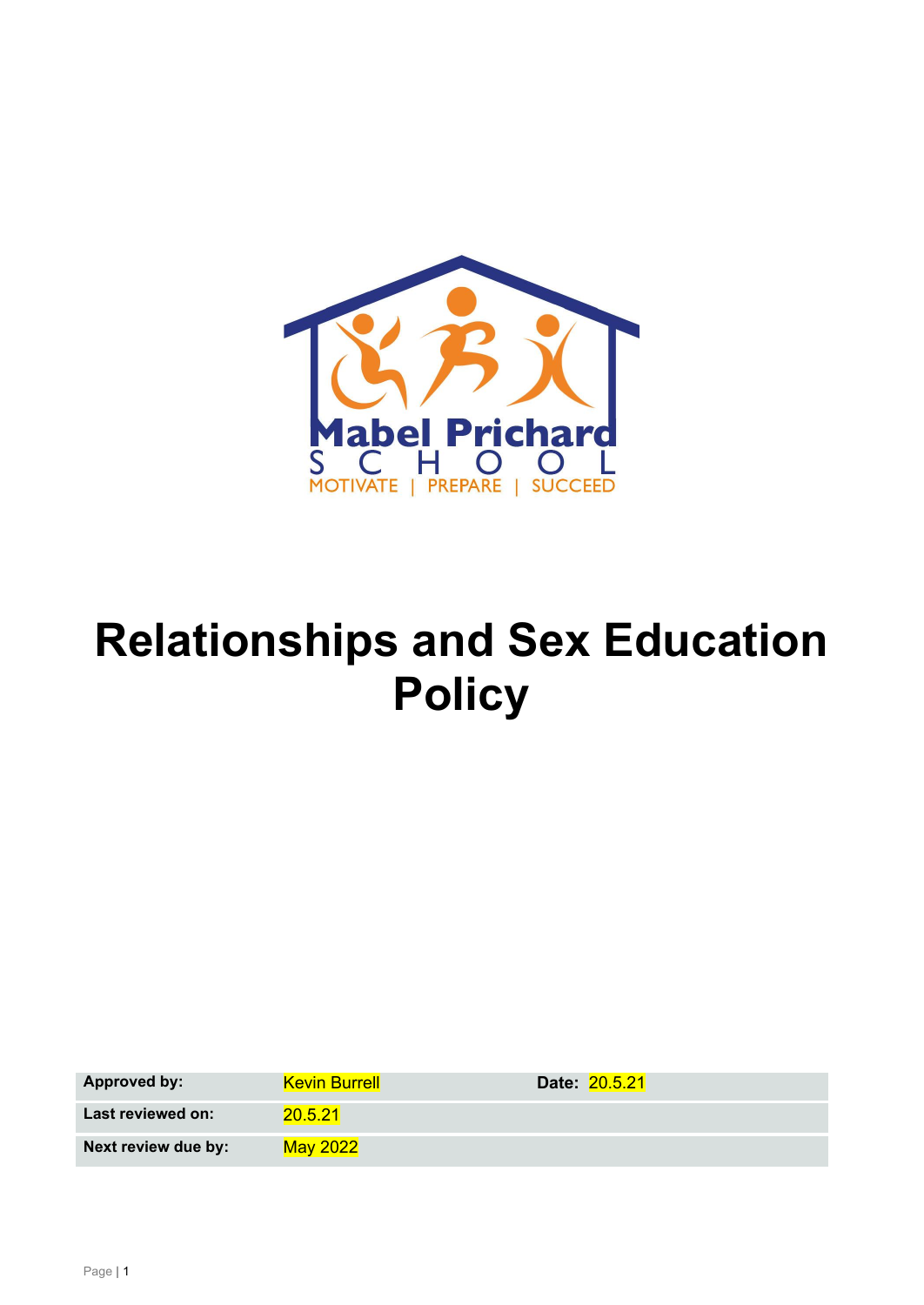## **Contents**

| 1. Aims                                                                              | 3              |
|--------------------------------------------------------------------------------------|----------------|
| 2. Statutory requirements                                                            | 3              |
| 3. Policy development                                                                | 3              |
| 4. Definition                                                                        | 4              |
| 5. Curriculum                                                                        | 4              |
| 6. Delivery of RSE                                                                   | 4              |
| 7. Roles and responsibilities                                                        | 5              |
| 8. Parents' right to withdraw                                                        | 5              |
| 9. Training                                                                          | 6              |
| 10. Monitoring arrangements                                                          | 6              |
| Appendix 1: By the end of primary school students should know (Curriculum Content)   | $\overline{7}$ |
| Appendix 2: By the end of secondary school students should know (Curriculum Content) | 8              |
| Appendix 3: Parent form: withdrawal from sex education within RSE                    | 11             |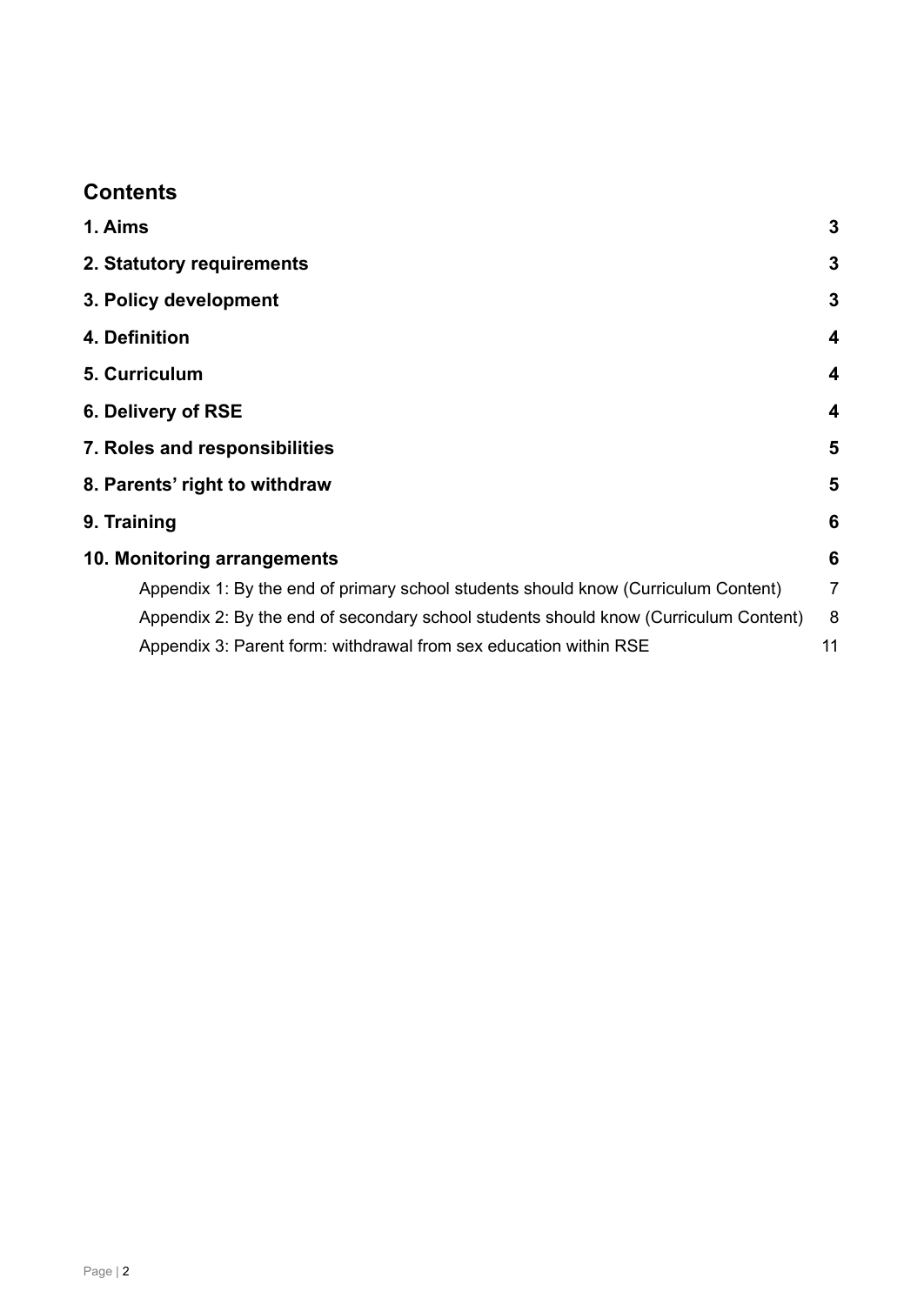#### <span id="page-2-0"></span>**1. Aims**

At Mabel Prichard School, we believe in enabling every student to discover who they are and to realise their full potential. Our curriculum offers our learners a broad range of opportunities to face challenge; develop independence; prepare for adulthood; discover the world around them; be safe and develop the skills and knowledge to lead a happy, positive and fulfilled life.

We believe education plays a pivotal role in developing students as individuals and we strive to create opportunities for each student to value themselves and each other; develop confidence; communicate their thoughts and ideas and to enjoy discovering their strengths to take forward in their life ahead.

The aims of relationships and sex education (RSE) at our school are to:

- Provide a framework in which sensitive and important discussions and learning about life can take place
- Prepare students for puberty, and give them an understanding of sexual development and the importance of health and hygiene
- Help students develop feelings of self-respect, confidence and empathy
- Create a positive culture around issues of sexuality and relationships
- Teach students the correct vocabulary to describe themselves and their bodies

#### <span id="page-2-1"></span>**2. Statutory requirements**

As an academy school, we must provide relationships education to all pupils as per section 34 of the [Children](http://www.legislation.gov.uk/ukpga/2017/16/section/34/enacted) and Social Work Act 2017.

We do not have to follow the National Curriculum, but we are expected to offer all students an appropriate curriculum that includes the elements of sex education contained in the science curriculum.

In teaching RSE, we are required by our funding agreements to have regard to [guidance](https://www.gov.uk/government/consultations/relationships-and-sex-education-and-health-education) issued by the secretary of state as outlined in section 403 of the [Education](http://www.legislation.gov.uk/ukpga/1996/56/contents) Act 1996.

At Mabel Prichard School we teach RSE as set out in this policy.

As a secondary academy school, we must provide RSE to all pupils as per section 34 of the [Children](http://www.legislation.gov.uk/ukpga/2017/16/section/34/enacted) and Social work act 2017.

<span id="page-2-2"></span>**3. Policy development**

This policy has been developed in consultation with staff, pupils and parents. The consultation and policy development process involved the following steps:

- 1. Review a member of the senior leadership team pulled together all relevant information including relevant national and local guidance
- 2. Staff consultation all school staff were given the opportunity to look at the curriculum and make recommendations
- 3. Student consultation where appropriate and possible, class teachers investigated what exactly pupils want from their RSE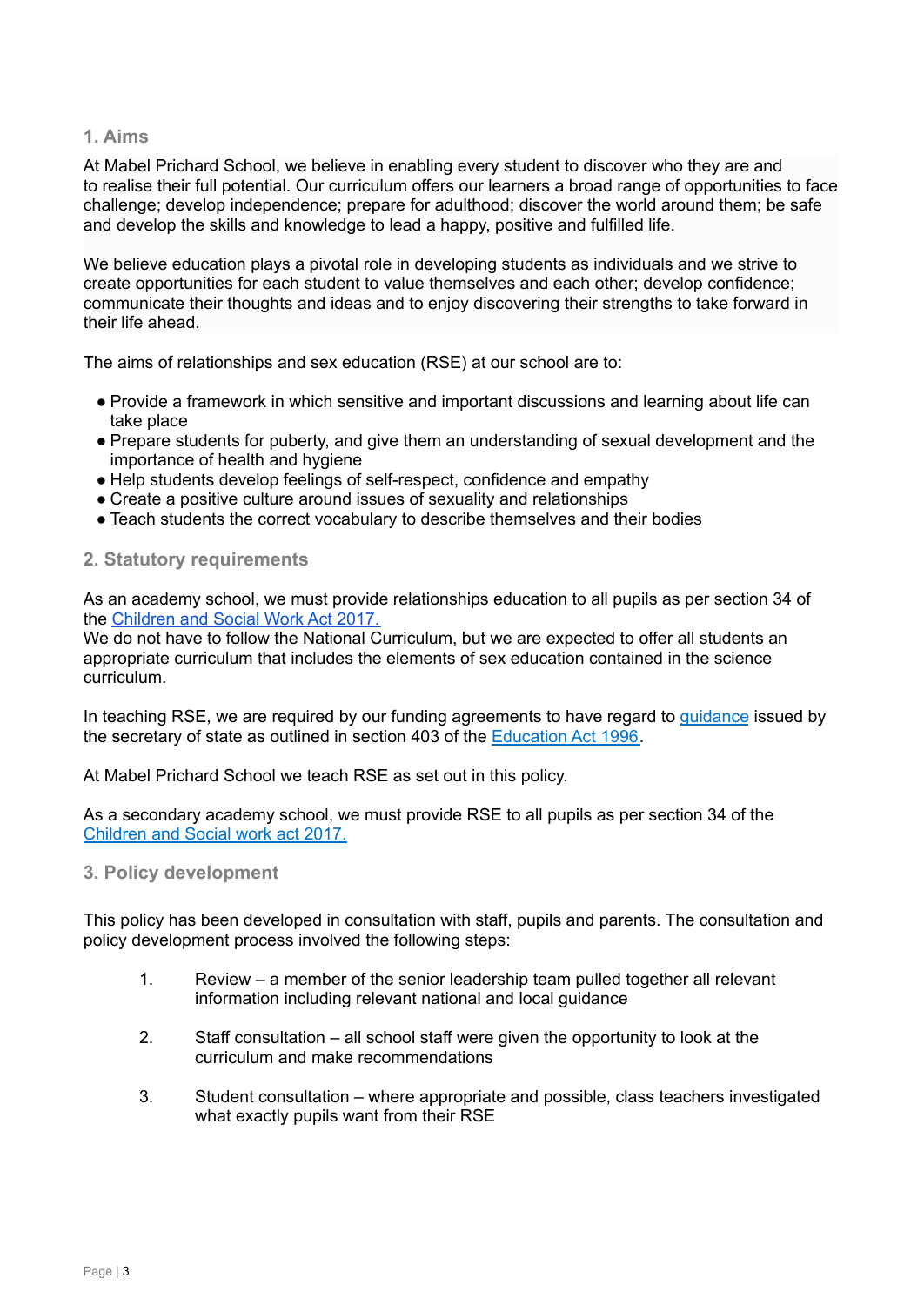- 4. Parent/stakeholder consultation parents and any interested parties were invited to read and provide feedback about the policy
- 5. Ratification once amendments were made, the policy was shared with governors and ratified

#### <span id="page-3-0"></span>**4. Definition**

RSE is about the emotional, social and cultural development of pupils and involves learning about relationships; sexual health; sexuality; healthy lifestyles; diversity and personal identity. RSE involves a combination of sharing information and exploring issues and values. RSE is not about the promotion of sexual activity.

#### <span id="page-3-1"></span>**5. Curriculum**

Our curriculum is set out as per Appendix 1 but we may need to adapt it as and when necessary. We have developed the curriculum in consultation with parents, pupils and staff. Taking into account the age; needs and feelings of students. If students ask questions outside the scope of this policy, teachers will respond in an appropriate manner so they are fully informed and don't seek answers online.

Where appropriate to the maturity, age and ability of students within Primary, sex education will focus on:

● Preparing boys and girls for the changes that adolescence brings

For more information about our curriculum, see our curriculum map in Appendix 1. Where appropriate to the maturity, age and ability of students within Secondary, sex education will focus on:

- Key aspects covered within the appropriate key stage of the science curriculum
- Intimate and sexual relationships, including sexual health

For more information about our curriculum, see our curriculum map in Appendix 2.

#### <span id="page-3-2"></span>**6. Delivery of RSE**

RSE is taught within the personal, social, health and economic (PSHE) education curriculum. Biological aspects of RSE are taught within the science curriculum, and other aspects are included in religious education (RE).

#### **Within Primary:**

Relationships education focuses on teaching the fundamental building blocks and characteristics of positive relationships including:

- Families and people who care for me
- Caring friendships
- Respectful relationships
- Online relationships
- Being safe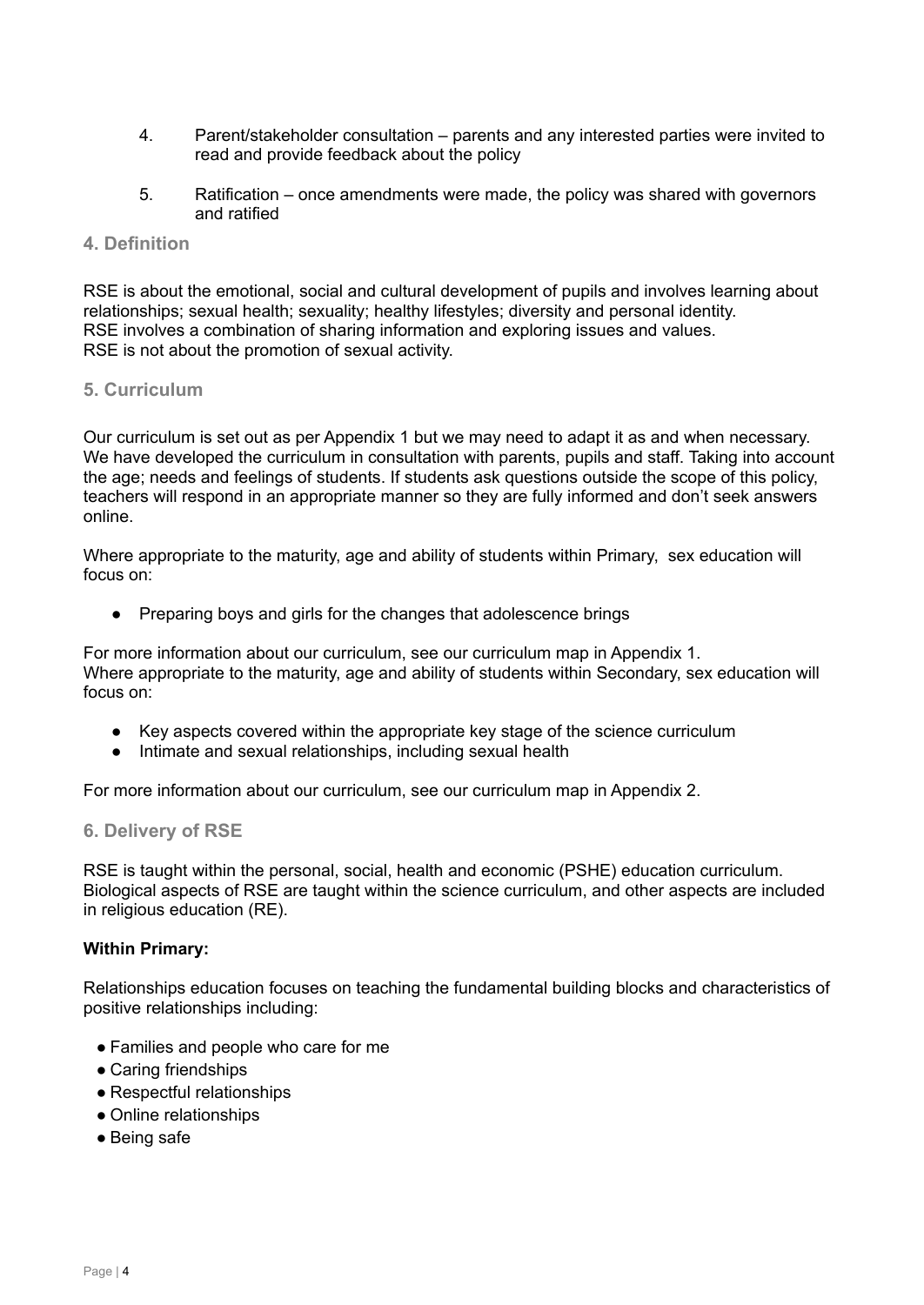For more information about our RSE curriculum, see Appendices 1 and 2.

#### **Within Secondary:**

RSE focuses on giving young people the information they need to help them develop healthy, nurturing relationships of all kinds including:

- Families
- Respectful relationships, including friendships
- Online and media
- Being safe
- Intimate and sexual relationships, including sexual health

For more information about our RSE curriculum, see Appendices 1 and 2.

These areas of learning are taught within the context of family life taking care to ensure that there is no stigmatisation of children or young people based on their home circumstances (families can include single-parent families, LGBTQ+ parents, families headed by grandparents, adoptive parents, foster parents/carers amongst other structures) along with reflecting sensitively that some children or young people may have a different structure of support around them (for example children we care for or young carers).

#### <span id="page-4-0"></span>**7. Roles and responsibilities**

#### **7.1 The local academy board**

The local academy board will approve the RSE policy, and hold the headteacher to account for its implementation.

#### **7.2 The headteacher**

The headteacher is responsible for ensuring that RSE is taught consistently across the school, and for managing requests to withdraw pupils from non-statutory components of RSE (see section 8).

#### **7.3 Staff**

Staff are responsible for:

- Delivering RSE in a sensitive way
- Modelling positive attitudes to RSE
- Monitoring progress
- Responding to the needs of individual students
- Responding appropriately to students whose parents wish them to be withdrawn from the non-statutory components of RSE

Staff do not have the right to opt-out of teaching RSE. Staff who have concerns about teaching RSE are encouraged to discuss this with the headteacher.

All class teachers and HLTAs will be responsible for teaching aspects of RSE in our school.

#### **7.4 Students**

<span id="page-4-1"></span>Students are encouraged to engage fully in RSE and treat others with respect and sensitivity.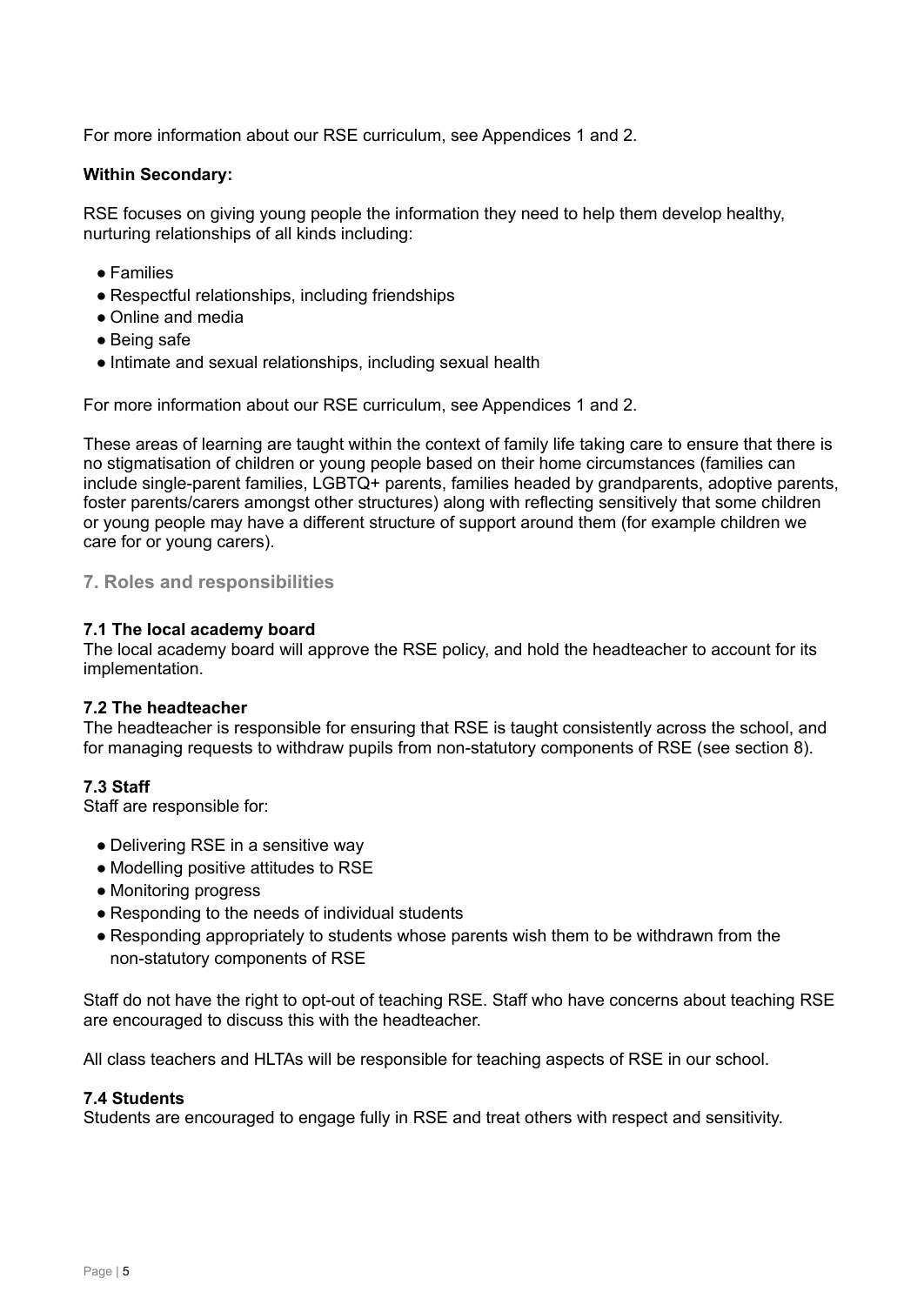#### **8. Parents' right to withdraw**

#### **Within Primary:**

Parents do not have the right to withdraw their children from relationships education.

Parents have the right to withdraw their children from the non-science components of sex education within RSF

Requests for withdrawal should be put in writing using the form found in Appendix 3 of this policy and addressed to the headteacher.

Alternative curriculum activities will be given to students who are withdrawn from sex education.

#### **Within Secondary:**

Parents have the right to withdraw their children from the non-statutory components of sex education within RSE up to and until 3 terms before the child turns 16. After this point, if the child wishes to receive sex education rather than being withdrawn, the school will arrange this.

Requests for withdrawal should be put in writing using the form found in Appendix 3 of this policy and addressed to the headteacher.

A copy of withdrawal requests will be placed in the student's educational record. The headteacher will discuss the request with parents and take appropriate action.

Alternative curriculum activities will be given to students who are withdrawn from sex education.

#### <span id="page-5-0"></span>**9. Training**

Staff are trained on the delivery of RSE as part of their induction and it is included in our continuing professional development calendar.

The headteacher will also invite visitors from outside the school, such as sexual health professionals, to provide support and training to staff teaching RSE as appropriate.

#### <span id="page-5-1"></span>**10. Monitoring arrangements**

The delivery of RSE is monitored by the senior leadership team through team meetings, planning activities, recorded evidence of learning activities and learning walks.

Individual student's development in RSE is monitored by class teachers as part of our internal assessment systems.

This policy will be reviewed by the headteacher annually. At every review, the policy will be approved by the local academy board.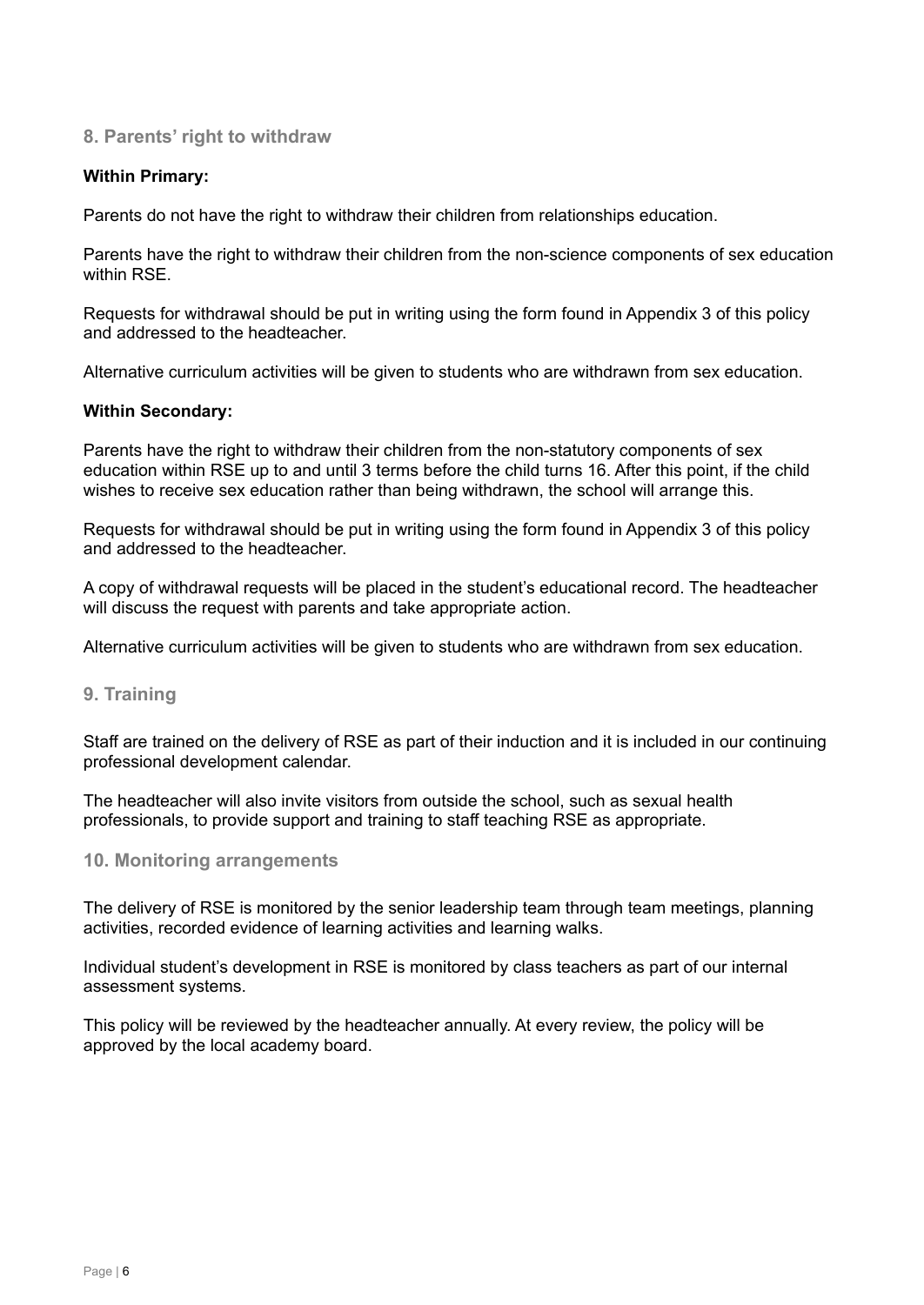<span id="page-6-0"></span>

| <b>TOPIC</b>                                | <b>STUDENTS SHOULD KNOW</b>                                                                                                                                                                                                                                                                                                                                 |
|---------------------------------------------|-------------------------------------------------------------------------------------------------------------------------------------------------------------------------------------------------------------------------------------------------------------------------------------------------------------------------------------------------------------|
| Families and<br>people who care<br>about me | • That families are important for children growing up because they can give love, security and stability<br>• The characteristics of healthy family life, commitment to each other, including in times of difficulty, protection and care for children<br>and other family members, the importance of spending time together and sharing each other's lives |
|                                             | • That others' families, either in school or in the wider world, sometimes look different from their family, but that they should respect<br>those differences and know that other children's families are also characterised by love and care                                                                                                              |
|                                             | • That stable, caring relationships, which may be of different types, are at the heart of happy families, and are important for children's<br>security as they grow up                                                                                                                                                                                      |
|                                             | • That marriage represents a formal and legally recognised commitment of two people to each other which is intended to be lifelong                                                                                                                                                                                                                          |
|                                             | • How to recognise if family relationships are making them feel unhappy or unsafe, and how to seek help or advice from others if<br>needed                                                                                                                                                                                                                  |
| Caring<br>friendships                       | • How important friendships are in making us feel happy and secure, and how people choose and make friends                                                                                                                                                                                                                                                  |
|                                             | • The characteristics of friendships, including mutual respect, truthfulness, trustworthiness, loyalty, kindness, generosity, trust, sharing<br>interests and experiences and support with problems and difficulties                                                                                                                                        |
|                                             | • That healthy friendships are positive and welcoming towards others, and do not make others feel lonely or excluded                                                                                                                                                                                                                                        |
|                                             | • That most friendships have ups and downs, and that these can often be worked through so that the friendship is repaired or even<br>strengthened, and that resorting to violence is never right                                                                                                                                                            |
|                                             | • How to recognise who to trust and who not to trust, how to judge when a friendship is making them feel unhappy or uncomfortable,<br>managing conflict, how to manage these situations and how to seek help or advice from others if needed                                                                                                                |
| Respectful<br>relationships                 | • The importance of respecting others, even when they are very different from them (for example, physically, in character, personality<br>or backgrounds), or make different choices or have different preferences or beliefs                                                                                                                               |
|                                             | • Practical steps they can take in a range of different contexts to improve or support respectful relationships                                                                                                                                                                                                                                             |
|                                             | • The conventions of courtesy and manners                                                                                                                                                                                                                                                                                                                   |
|                                             | • The importance of self-respect and how this links to their own happiness                                                                                                                                                                                                                                                                                  |
|                                             | • That in school and in wider society they can expect to be treated with respect by others, and that in turn, they should show due<br>respect to others, including those in positions of authority                                                                                                                                                          |
|                                             | • About different types of bullying (including cyberbullying), the impact of bullying, responsibilities of bystanders (primarily reporting<br>bullying to an adult) and how to get help                                                                                                                                                                     |
|                                             | • What a stereotype is, and how stereotypes can be unfair, negative or destructive                                                                                                                                                                                                                                                                          |
|                                             | • The importance of permission-seeking and giving in relationships with friends, peers and adults                                                                                                                                                                                                                                                           |

**Appendix 1: By the end of primary school students should know (Curriculum Content)**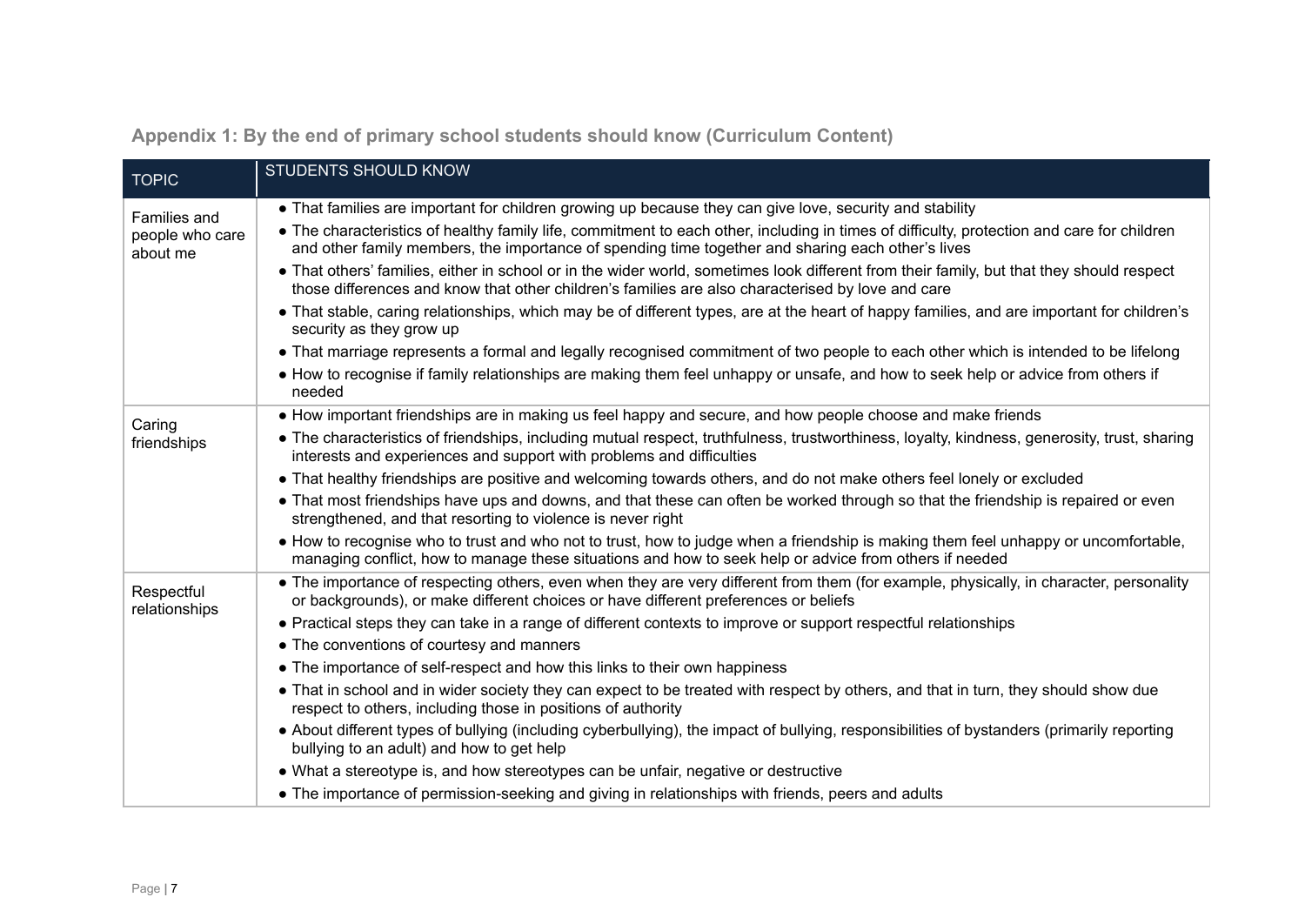| Online        | • That people sometimes behave differently online, including by pretending to be someone they are not                                                                               |
|---------------|-------------------------------------------------------------------------------------------------------------------------------------------------------------------------------------|
| relationships | • That the same principles apply to online relationships as to face-to-face relationships, including the importance of respect for others<br>online including when we are anonymous |
|               | • The rules and principles for keeping safe online, how to recognise risks, harmful content and contact, and how to report them                                                     |
|               | • How to critically consider their online friendships and sources of information including awareness of the risks associated with people<br>they have never met                     |
|               | • How information and data is shared and used online                                                                                                                                |
| Being safe    | • What sorts of boundaries are appropriate in friendships with peers and others (including in a digital context)                                                                    |
|               | • About the concept of privacy and the implications of it for both children and adults; including that it is not always right to keep secrets<br>if they relate to being safe       |
|               | • That each person's body belongs to them, and the differences between appropriate and inappropriate or unsafe physical, and other,<br>contact                                      |
|               | • How to respond safely and appropriately to adults they may encounter (in all contexts, including online) whom they do not know                                                    |
|               | • How to recognise and report feelings of being unsafe or feeling bad about any adult                                                                                               |
|               | • How to ask for advice or help for themselves or others, and to keep trying until they are heard                                                                                   |
|               | • How to report concerns or abuse, and the vocabulary and confidence needed to do so                                                                                                |
|               | • Where to get advice e.g. family, school and/or other sources                                                                                                                      |

# **Appendix 2: By the end of secondary school students should know (Curriculum Content)**

<span id="page-7-0"></span>

| <b>TOPIC</b>                 | <b>STUDENTS SHOULD KNOW</b>                                                                                                                                                                                                                                                                                                    |
|------------------------------|--------------------------------------------------------------------------------------------------------------------------------------------------------------------------------------------------------------------------------------------------------------------------------------------------------------------------------|
| <b>Families</b>              | • That there are different types of committed, stable relationships                                                                                                                                                                                                                                                            |
|                              | • How these relationships might contribute to human happiness and their importance for bringing up children                                                                                                                                                                                                                    |
|                              | • What marriage is, including their legal status e.g. that marriage carries legal rights and protections not available to couples who are<br>cohabiting or who have married, for example, in an unregistered religious ceremony                                                                                                |
|                              | • Why marriage is an important relationship choice for many couples and why it must be freely entered into                                                                                                                                                                                                                     |
|                              | • The characteristics and legal status of other types of long-term relationships                                                                                                                                                                                                                                               |
|                              | • The roles and responsibilities of parents with respect to raising of children, including the characteristics of successful parenting                                                                                                                                                                                         |
|                              | • How to: determine whether other children, adults or sources of information are trustworthy: judge when a family, friend, intimate or<br>other relationship is unsafe (and to recognise this in others' relationships); and, how to seek help or advice, including reporting<br>concerns about others, if needed              |
| Respectful<br>relationships, | • The characteristics of positive and healthy friendships (in all contexts, including online) including: trust, respect, honesty, kindness,<br>generosity, boundaries, privacy, consent and the management of conflict, reconciliation and ending relationships. This includes<br>different (non-sexual) types of relationship |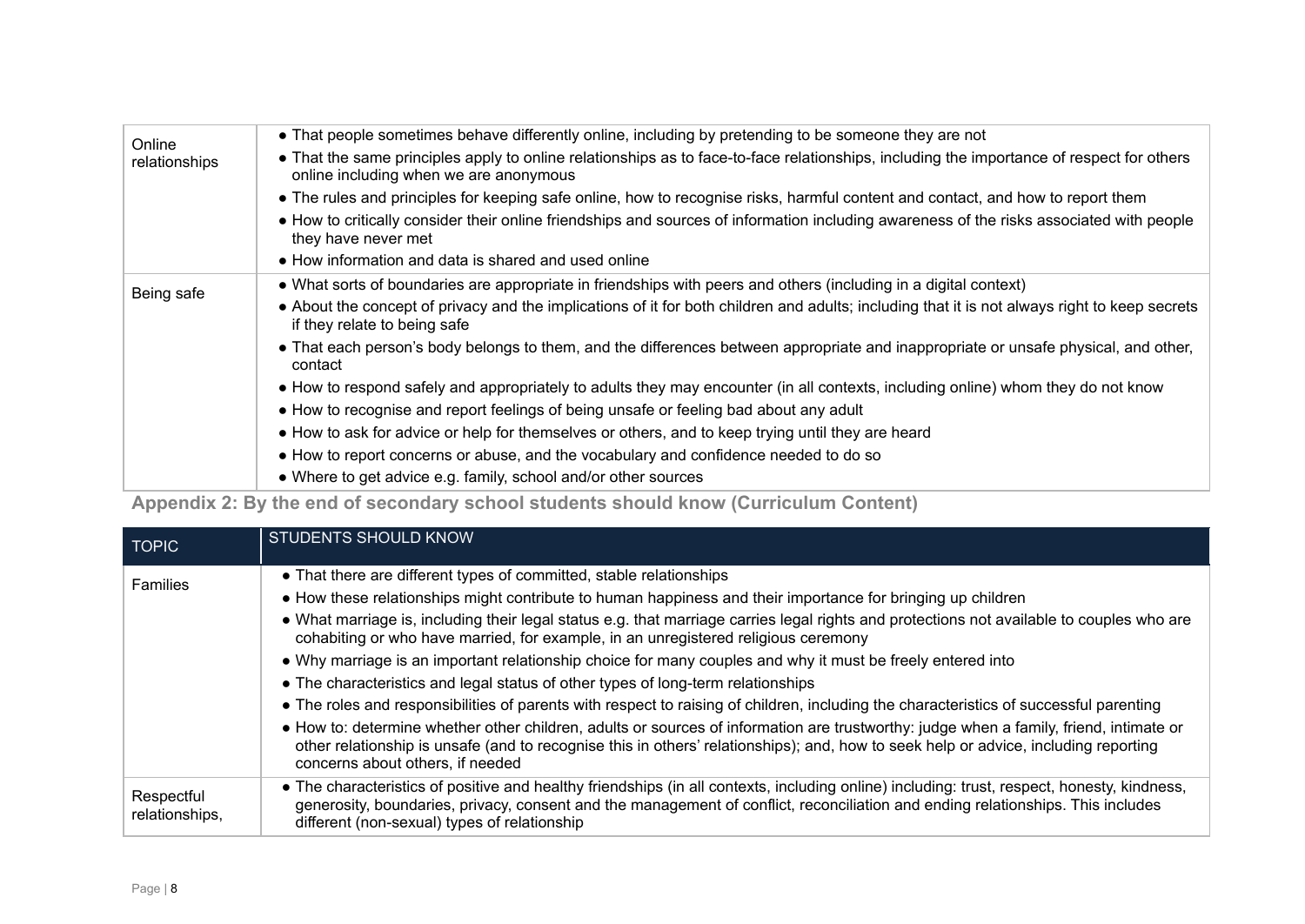| including                          | • Practical steps they can take in a range of different contexts to improve or support respectful relationships                                                                                                                                         |
|------------------------------------|---------------------------------------------------------------------------------------------------------------------------------------------------------------------------------------------------------------------------------------------------------|
| friendships                        | • How stereotypes, in particular stereotypes based on sex, gender, race, religion, sexual orientation or disability, can cause damage<br>(e.g. how they might normalise non-consensual behaviour or encourage prejudice)                                |
|                                    | • That in school and in wider society they can expect to be treated with respect by others, and that in turn they should show due<br>respect to others, including people in positions of authority and due tolerance of other people's beliefs          |
|                                    | • About different types of bullying (including cyberbullying), the impact of bullying, responsibilities of bystanders to report bullying and<br>how and where to get help                                                                               |
|                                    | • That some types of behaviour within relationships are criminal, including violent behaviour and coercive control                                                                                                                                      |
|                                    | • What constitutes sexual harassment and sexual violence and why these are always unacceptable                                                                                                                                                          |
|                                    | • The legal rights and responsibilities regarding equality (particularly with reference to the protected characteristics as defined in the<br>Equality Act 2010) and that everyone is unique and equal                                                  |
| Online and<br>media                | • Their rights, responsibilities and opportunities online, including that the same expectations of behaviour apply in all contexts,<br>including online                                                                                                 |
|                                    | • About online risks, including that any material someone provides to another has the potential to be shared online and the difficulty of<br>removing potentially compromising material placed online                                                   |
|                                    | • Not to provide material to others that they would not want shared further and not to share personal material which is sent to them                                                                                                                    |
|                                    | • What to do and where to get support to report material or manage issues online                                                                                                                                                                        |
|                                    | • The impact of viewing harmful content                                                                                                                                                                                                                 |
|                                    | • That specifically sexually explicit material e.g. pornography presents a distorted picture of sexual behaviours, can damage the way<br>people see themselves in relation to others and negatively affect how they behave towards sexual partners      |
|                                    | • That sharing and viewing indecent images of children (including those created by children) is a criminal offence which carries severe<br>penalties including jail                                                                                     |
|                                    | • How information and data is generated, collected, shared and used online                                                                                                                                                                              |
| Being safe                         | • The concepts of, and laws relating to, sexual consent, sexual exploitation, abuse, grooming, coercion, harassment, rape, domestic<br>abuse, forced marriage, honour-based violence and FGM, and how these can affect current and future relationships |
|                                    | • How people can actively communicate and recognise consent from others, including sexual consent, and how and when consent<br>can be withdrawn (in all contexts, including online)                                                                     |
| Intimate and<br>sexual             | • How to recognise the characteristics and positive aspects of healthy one-to-one intimate relationships, which include mutual<br>respect, consent, loyalty, trust, shared interests and outlook, sex and friendship                                    |
| relationships,<br>including sexual | • That all aspects of health can be affected by choices they make in sex and relationships, positively or negatively, e.g. physical,<br>emotional, mental, sexual and reproductive health and wellbeing                                                 |
| health                             | • The facts about reproductive health, including fertility and the potential impact of lifestyle on fertility for men and women                                                                                                                         |
|                                    | • That there are a range of strategies for identifying and managing sexual pressure, including understanding peer pressure, resisting<br>pressure and not pressurising others                                                                           |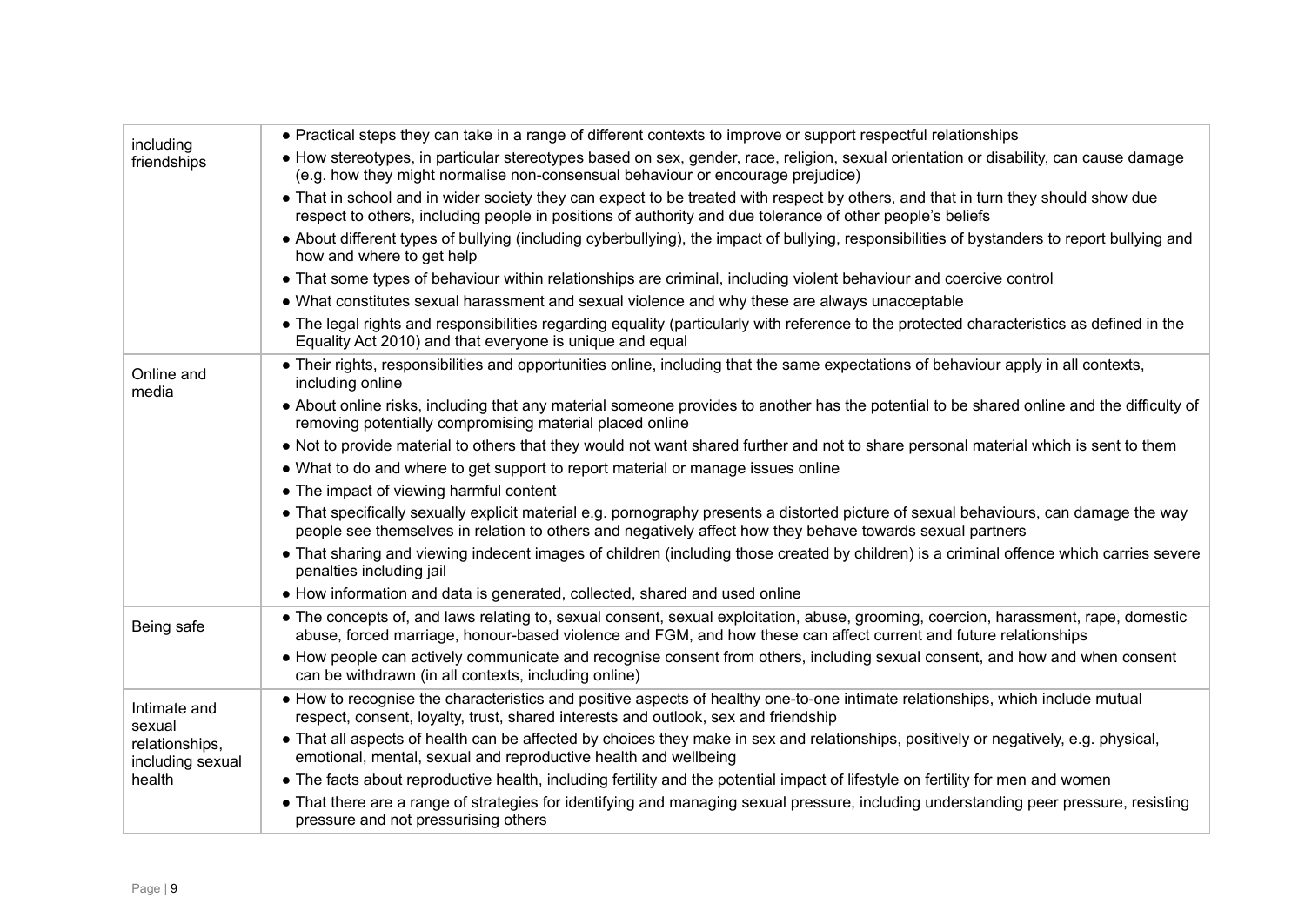| • That they have a choice to delay sex or to enjoy intimacy without sex                                                                                                                                                    |
|----------------------------------------------------------------------------------------------------------------------------------------------------------------------------------------------------------------------------|
| • The facts about the full range of contraceptive choices, efficacy and options available                                                                                                                                  |
| • The facts around pregnancy including miscarriage                                                                                                                                                                         |
| • That there are choices in relation to pregnancy (with medically and legally accurate, impartial information on all options, including<br>keeping the baby, adoption, abortion and where to get further help)             |
| • How the different sexually transmitted infections (STIs), including HIV/AIDs, are transmitted, how risk can be reduced through safer<br>sex (including through condom use) and the importance of and facts about testing |
| • About the prevalence of some STIs, the impact they can have on those who contract them and key facts about treatment                                                                                                     |
| • How the use of alcohol and drugs can lead to risky sexual behaviour                                                                                                                                                      |
| • How to get further advice, including how and where to access confidential sexual and reproductive health advice and treatment                                                                                            |